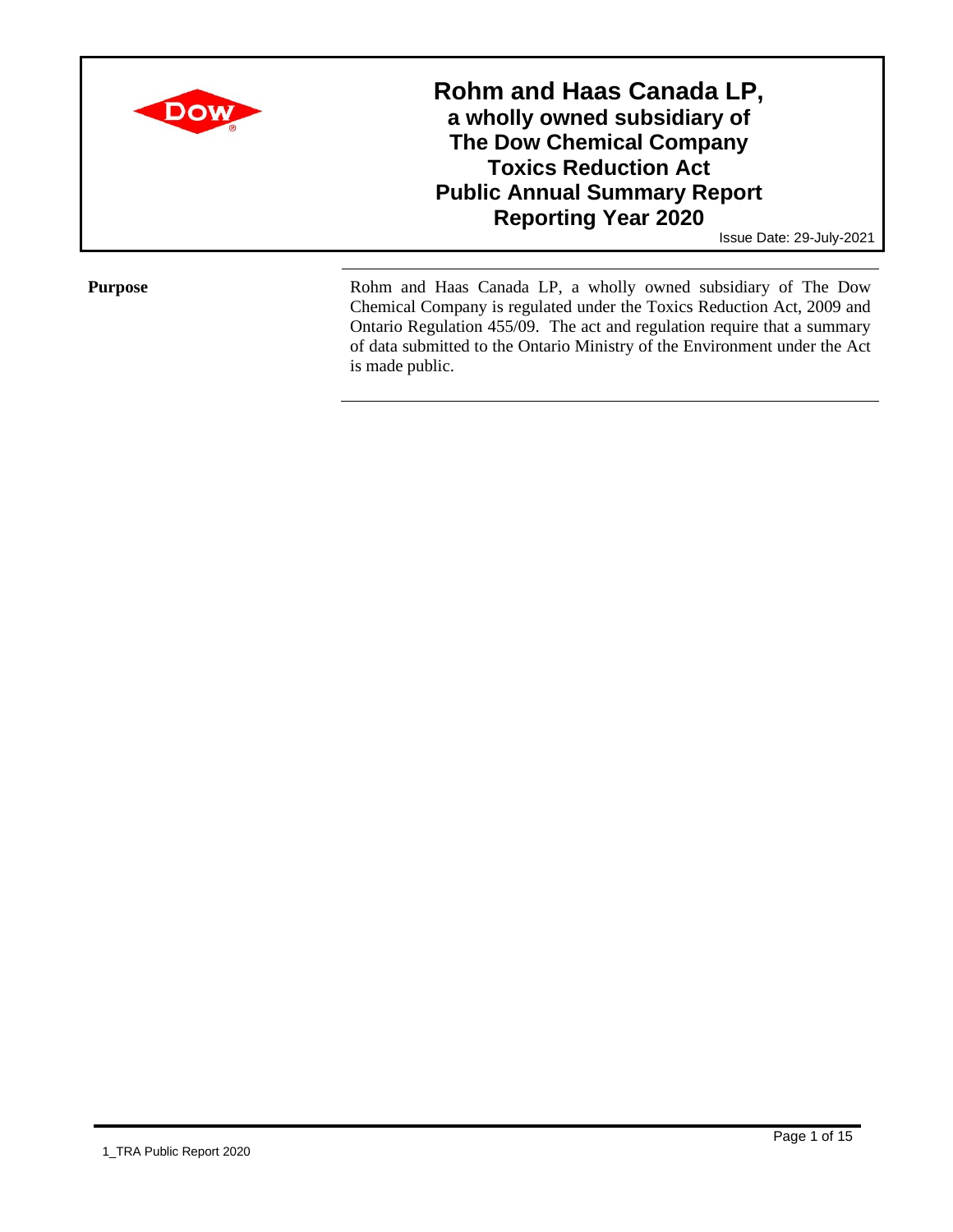## **Dow is a Responsible Care® Company**

[Responsible Care®](https://canadianchemistry.ca/responsible-care/about-responsible-care/) is a voluntary initiative of the global chemical industry to safely handle our products from inception in the research laboratory, through manufacture and distribution, to ultimate reuse, recycle and disposal, and to involve the public in our decision-making processes. Initiated in Canada in 1984, Responsible Care® has quickly spread to more than 60 countries. In Canada, Dow was instrumental in developing Responsible Care® and continues to be a leader in Responsible Care® efforts. Our membership is maintained through [Chemistry Industry Association of](https://canadianchemistry.ca/)  [Canada](https://canadianchemistry.ca/) (CIAC) for Canadian operations.

In 1988, Responsible Care® began in the U.S. through the ACC. In 2006, Dow signed the Responsible Care® global charter. Today, Responsible Care® Principles apply to Dow globally and are managed through the implementation and compliance with our internal Operating Discipline Management System (ODMS).

Responsible Care® is the chemistry industry's commitment to sustainability – the betterment of society, the environment, and the economy. Through Responsible Care®, CIAC member-companies strive to "do the right thing and be seen to do the right thing."

Responsible Care® covers all aspects of our company's business, over the entire life cycle of our products. The Responsible Care® ethic is maintained through public annual re-commitments, performance reporting, mutual support and peer accountability at the CEO and technical level, and a robust verification and audit process. Dow Canada's President reviews the Responsible Care® performance of all of Dow Canada's business and manufacturing operations, including that of the West Hill plant, and annually signs Dow's re-commitment to the [Ethic and Principles for Sustainability,](http://www.canadianchemistry.ca/responsible_care/index.php/en/our-commitment) and the Responsible Care® [Codes of Practice.](http://www.canadianchemistry.ca/responsible_care/index.php/en/responsible-care-codes)

Dow Canada undergoes a regular third-party verification process that allows independent experts and members of the public to verify that they're living up to the standards set by Responsible Care®. Dow Chemical Company underwent a successful Responsible Care Verification in 2020 by outside community and industry verifiers. To view the latest report, visit <https://canadianchemistry.ca/blog/2021/03/03/2020-dow-rcms-audit-report/>

A key component of Responsible Care is to innovate for safer products and processes that conserve resources, reduce risk and enhance value. This is accomplished through a regular review of products and processes.

At Dow's West Hill site we address this through the key codes of practice for Responsible Care which include: Operations, Stewardship and Accountability. The West Hill Plant is a modern plant with leading edge technology for processing, safety and environmental protections. The company continues to invest in our site and to add new technology. There are approximately 75 employees at West Hill who all have a strong commitment to the health and safety of our environment and our community.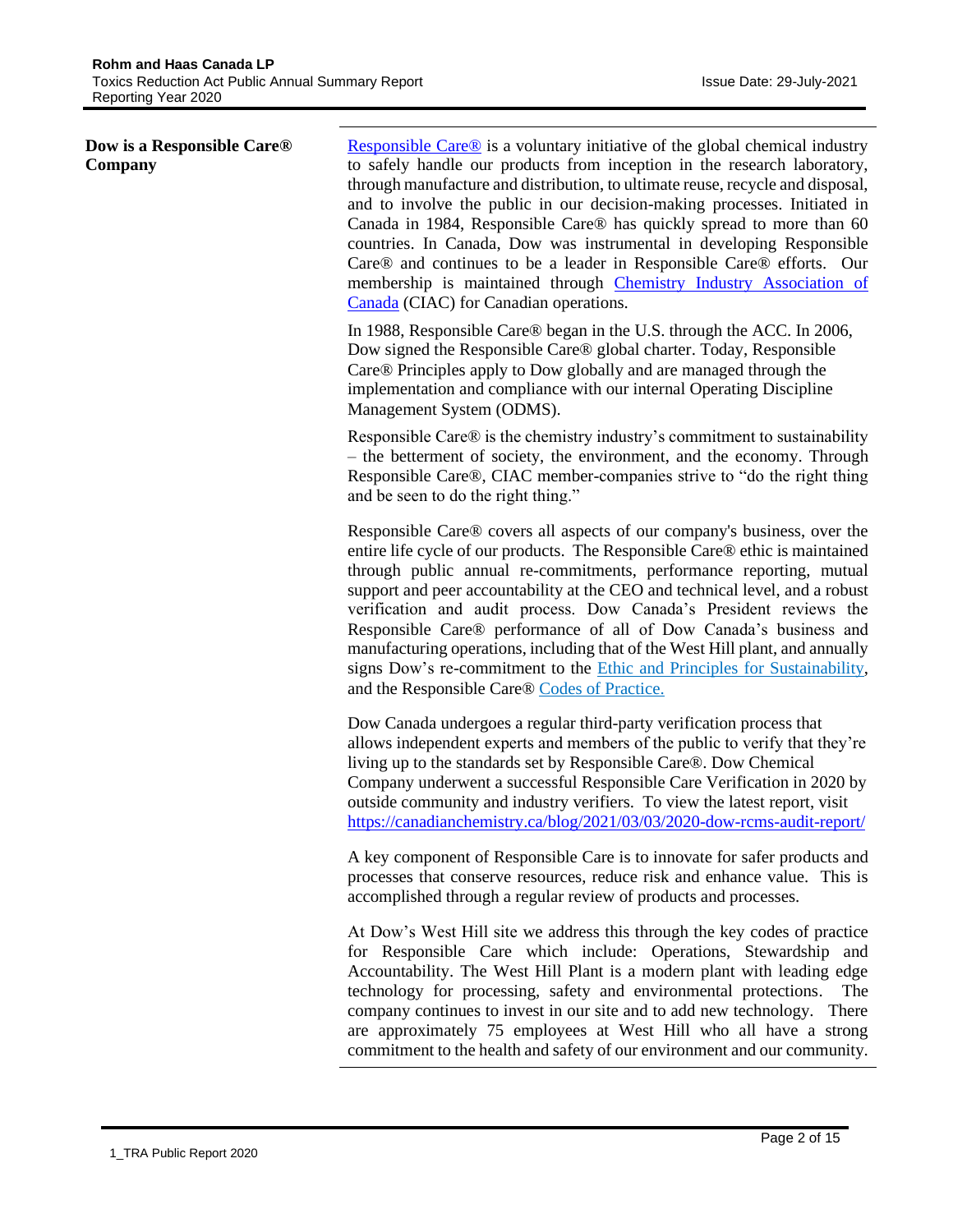| <b>NPRI Identification Number</b>                                                               | 2065                                                                                                                                                |                                                                                                                              |  |  |  |
|-------------------------------------------------------------------------------------------------|-----------------------------------------------------------------------------------------------------------------------------------------------------|------------------------------------------------------------------------------------------------------------------------------|--|--|--|
| <b>MOE O.Reg 127/01</b><br><b>Identification Number</b>                                         | n/a                                                                                                                                                 |                                                                                                                              |  |  |  |
| <b>Legal Name and Facility Address</b><br>of the Owner and Operator of<br>the facility          | Rohm and Haas Canada LP<br>2 Manse Road<br>Toronto, ON<br><b>M1E 3T9</b>                                                                            |                                                                                                                              |  |  |  |
| <b>Mailing Address</b>                                                                          | Same as Facility Address                                                                                                                            |                                                                                                                              |  |  |  |
| <b>Number of Full-Time Employees</b>                                                            | 75                                                                                                                                                  |                                                                                                                              |  |  |  |
| <b>North American Industry</b><br><b>Classification System (NAICS)</b><br>2, 4 and 6 digit code | 31-33 - Manufacturing<br>3255<br>- Paint, Coating and Adhesive Manufacturing<br>325510 - Paint and Coating Manufacturing                            |                                                                                                                              |  |  |  |
| <b>Public Contact</b>                                                                           | <b>Jess MacDonald</b><br><b>Public Affairs Specialist</b><br>Phone: $+1$ 7809988426<br>Email: jmacdonald1@dow.com                                   |                                                                                                                              |  |  |  |
| <b>UTM Coordinates</b>                                                                          | Easting: 647152 Northing: 4846708 Zone: 17T                                                                                                         |                                                                                                                              |  |  |  |
| <b>Legal Canadian Parent</b><br>Company                                                         | 3229809 Nova Scotia Company 0.001% Ownership<br>Calgary Corporate Head Office, Suite 2400,<br>$215 - 2nd$ Street S.W.,<br>Calgary, Alberta, T2P 1M4 |                                                                                                                              |  |  |  |
| Name of all toxic substances for<br>which plans are required to be<br>prepared                  | Acrylic Acid (and its salts)<br>Acrylonitrile<br>Acrylamide<br>Ammonia<br>Butyl acrylate<br>Ethyl acrylate                                          | Methyl methacrylate<br>Methylolacrylamide<br>Octylphenol ethoxylates<br>Styrene<br>Sulfuric Acid<br>Zinc (and its compounds) |  |  |  |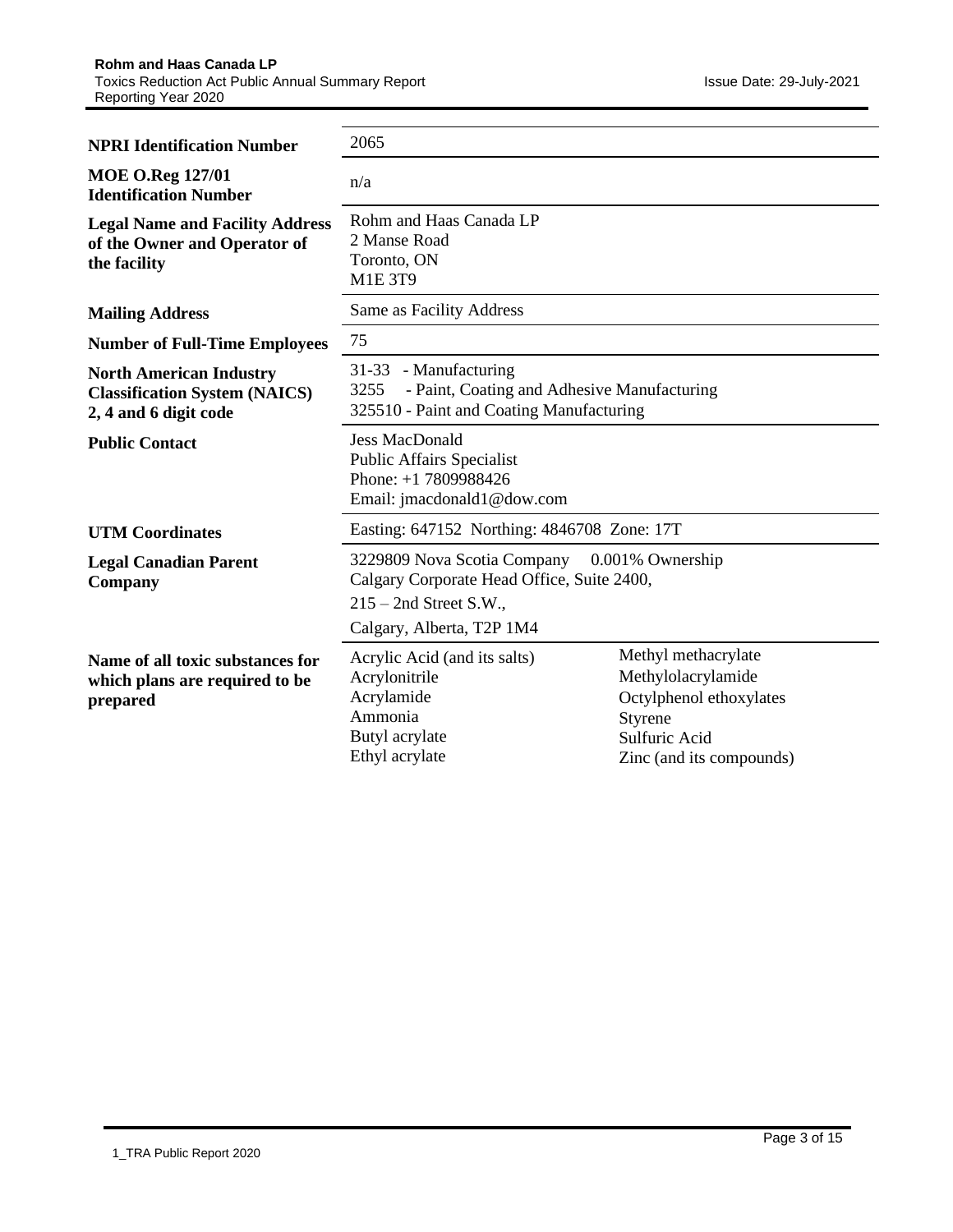| <b>Acrylic Acid</b>                                               |                                                                                                         |                                                                                                                                                                |                   |                   |                                        |
|-------------------------------------------------------------------|---------------------------------------------------------------------------------------------------------|----------------------------------------------------------------------------------------------------------------------------------------------------------------|-------------------|-------------------|----------------------------------------|
|                                                                   | <b>Substance Name</b>                                                                                   | Acrylic Acid (and its salts)                                                                                                                                   |                   |                   |                                        |
|                                                                   | <b>CAS Number</b>                                                                                       | 79-10-7                                                                                                                                                        |                   |                   |                                        |
|                                                                   |                                                                                                         |                                                                                                                                                                |                   |                   |                                        |
| <b>Date of Toxic</b><br><b>Reduction Plan</b>                     | 18-December-2013                                                                                        |                                                                                                                                                                |                   |                   |                                        |
| <b>Reduction</b><br><b>Objective and</b><br><b>Target</b>         |                                                                                                         | A reduction of the use and creation of Acrylic Acid and its salts as well as a reduction of<br>emissions, transfer and disposal is not targeted at this point. |                   |                   |                                        |
| <b>Description of</b><br><b>Steps and</b><br><b>Effectiveness</b> | Not applicable.                                                                                         |                                                                                                                                                                |                   |                   |                                        |
| <b>Amendments</b>                                                 |                                                                                                         | There have been no amendments to the plan in the reporting period.                                                                                             |                   |                   |                                        |
| <b>Substance</b><br><b>Accounting</b>                             |                                                                                                         |                                                                                                                                                                | 2020              | 2019              | <b>Year over</b><br><b>Year change</b> |
|                                                                   | On a facility basis:                                                                                    |                                                                                                                                                                | Unit:<br>[Tonnes] | Unit:<br>[Tonnes] | Unit:<br>[%]                           |
|                                                                   | Amount that entered the facility as the<br>substance itself or as a constituent of<br>another substance |                                                                                                                                                                | $100 - 1000$      | $100 - 1000$      | 7.51                                   |
|                                                                   |                                                                                                         | Amount of the substance that was created                                                                                                                       | $1-10$            | $1 - 10$          | 5.25                                   |
|                                                                   | Amount contained in product                                                                             |                                                                                                                                                                | $0 - 1$           | $0-1$             | 13.33                                  |
|                                                                   | <b>Total Quantity Released (All Media)</b>                                                              |                                                                                                                                                                | 0.0037            | 0.0035            | 5.71                                   |
|                                                                   | <b>Off-site Transfer for Disposal</b>                                                                   |                                                                                                                                                                | 0.000             | 0.000             | $\overline{0}$                         |
|                                                                   | <b>Off-site Transfer for Treatment</b>                                                                  |                                                                                                                                                                | 4.453             | 4.231             | 5.25                                   |
|                                                                   | <b>Off-site Transfer for Recycling</b>                                                                  |                                                                                                                                                                | 0.000             | 0.000             | $\mathbf{0}$                           |
|                                                                   |                                                                                                         |                                                                                                                                                                |                   |                   |                                        |
| <b>Progress Review</b>                                            | Not applicable.                                                                                         |                                                                                                                                                                |                   |                   |                                        |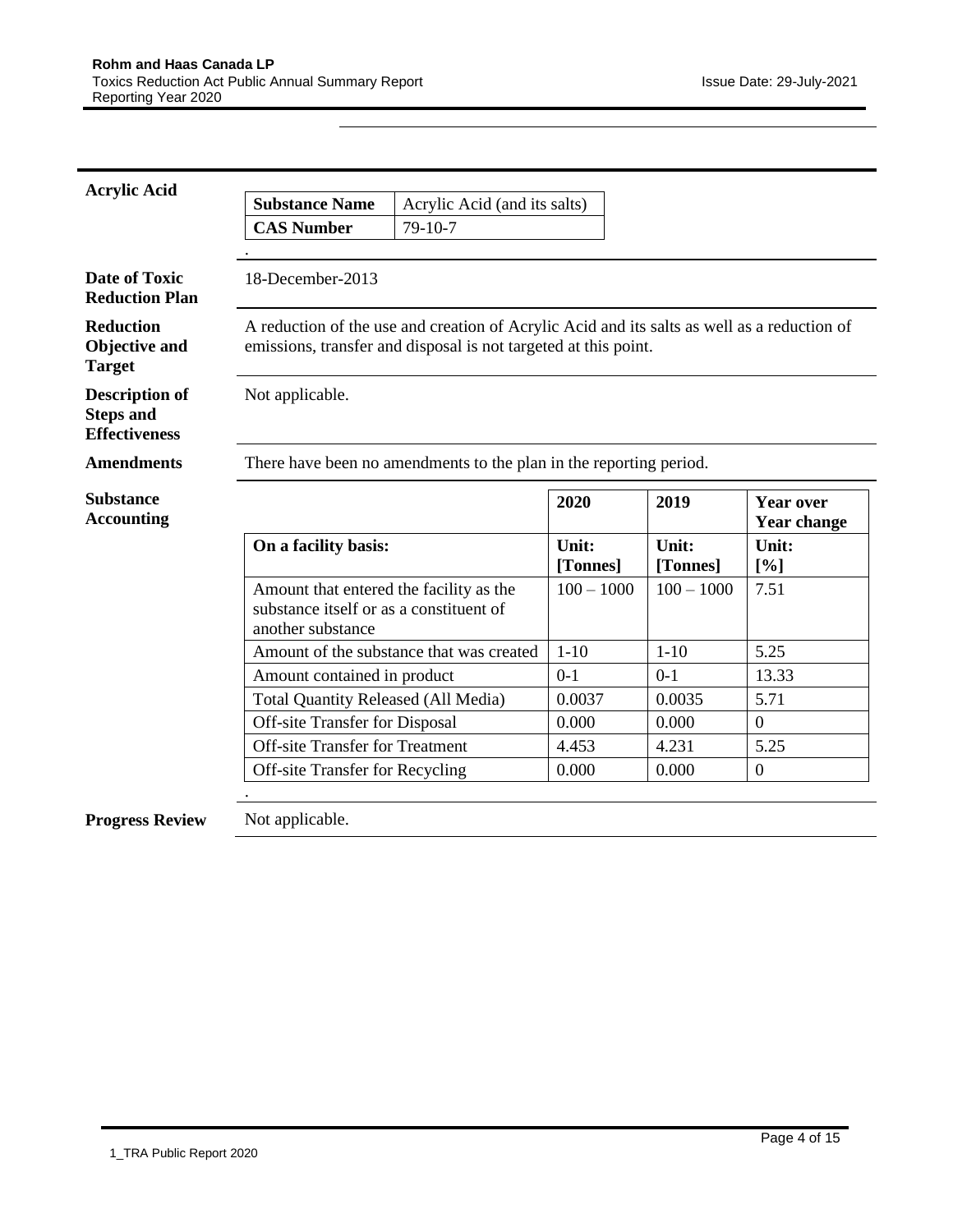| <b>Acrylonitrile</b>                                              |                                                                                                         |                                                                                            |                    |                    |                                        |
|-------------------------------------------------------------------|---------------------------------------------------------------------------------------------------------|--------------------------------------------------------------------------------------------|--------------------|--------------------|----------------------------------------|
|                                                                   | <b>Substance Name</b>                                                                                   | Acrylonitrile                                                                              |                    |                    |                                        |
|                                                                   | <b>CAS Number</b>                                                                                       | $107 - 13 - 1$                                                                             |                    |                    |                                        |
|                                                                   |                                                                                                         |                                                                                            |                    |                    |                                        |
| <b>Date of Toxic</b><br><b>Reduction Plan</b>                     | 18-December-2013                                                                                        |                                                                                            |                    |                    |                                        |
| <b>Reduction</b><br><b>Objective and</b><br><b>Target</b>         | disposal is not targeted at this point.                                                                 | A reduction of the use of Acrylonitrile, as well as a reduction of emissions, transfer and |                    |                    |                                        |
| <b>Description of</b><br><b>Steps and</b><br><b>Effectiveness</b> | Not applicable.                                                                                         |                                                                                            |                    |                    |                                        |
| <b>Amendments</b>                                                 |                                                                                                         | There have been no amendments to the plan in the reporting period.                         |                    |                    |                                        |
| <b>Substance</b><br><b>Accounting</b>                             |                                                                                                         |                                                                                            | 2020               | 2019               | <b>Year over</b><br><b>Year change</b> |
|                                                                   |                                                                                                         |                                                                                            |                    |                    |                                        |
|                                                                   | On a facility basis:                                                                                    |                                                                                            | Unit:<br>[Tonnes]  | Unit:<br>[Tonnes]  | Unit:<br>[%]                           |
|                                                                   | Amount that entered the facility as the<br>substance itself or as a constituent of<br>another substance |                                                                                            | $1,000-$<br>10,000 | $1,000-$<br>10,000 | $-12.35$                               |
|                                                                   |                                                                                                         | Amount of the substance that was created                                                   | $0 - 1$            | $0 - 1$            | $\theta$                               |
|                                                                   | Amount contained in product                                                                             |                                                                                            | $0 - 1$            | $0 - 1$            | $-15.00$                               |
|                                                                   | <b>Total Quantity Released (All Media)</b>                                                              |                                                                                            | 0.377              | 0.532              | $-29.13$                               |
|                                                                   | Off-site Transfer for Disposal                                                                          |                                                                                            | 0.000              | 0.000              | $\Omega$                               |
|                                                                   | <b>Off-site Transfer for Treatment</b>                                                                  |                                                                                            | 0.088              | 0.162              | $-45.68$                               |
|                                                                   | Off-site Transfer for Recycling                                                                         |                                                                                            | 0.000              | 0.000              | $\boldsymbol{0}$                       |
|                                                                   |                                                                                                         |                                                                                            |                    |                    |                                        |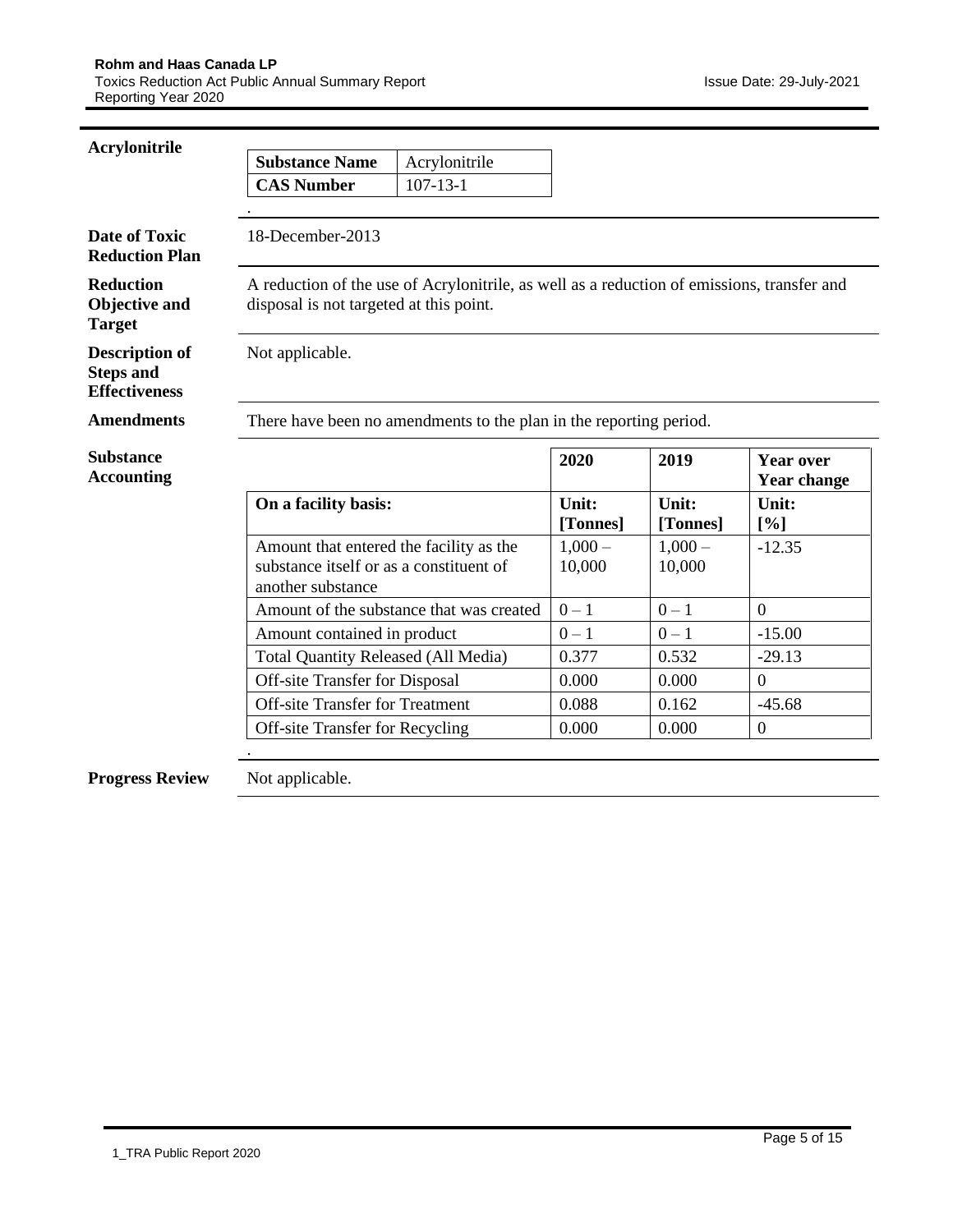| Acrylamide                                                        |                                                                                                         |                                                                                                                                                                                       |                   |                   |                                        |
|-------------------------------------------------------------------|---------------------------------------------------------------------------------------------------------|---------------------------------------------------------------------------------------------------------------------------------------------------------------------------------------|-------------------|-------------------|----------------------------------------|
|                                                                   | <b>Substance Name</b>                                                                                   | Acrylamide                                                                                                                                                                            |                   |                   |                                        |
|                                                                   | <b>CAS Number</b>                                                                                       | 79-06-1                                                                                                                                                                               |                   |                   |                                        |
|                                                                   |                                                                                                         |                                                                                                                                                                                       |                   |                   |                                        |
| <b>Date of Toxic</b><br><b>Reduction Plan</b>                     | 17-December-2012                                                                                        |                                                                                                                                                                                       |                   |                   |                                        |
| <b>Reduction</b><br><b>Objective and</b><br><b>Target</b>         |                                                                                                         | A further reduction of Acrylamide emissions and disposals at this point is not technically<br>feasible but we remain committed to evaluate new technologies as they become available. |                   |                   |                                        |
| <b>Description of</b><br><b>Steps and</b><br><b>Effectiveness</b> | Not applicable.                                                                                         |                                                                                                                                                                                       |                   |                   |                                        |
| <b>Amendments</b>                                                 |                                                                                                         | There have been no amendments to the plan in the reporting period.                                                                                                                    |                   |                   |                                        |
| <b>Substance</b><br><b>Accounting</b>                             |                                                                                                         |                                                                                                                                                                                       | 2020              | 2019              | <b>Year over</b><br><b>Year change</b> |
|                                                                   | On a facility basis:                                                                                    |                                                                                                                                                                                       | Unit:<br>[Tonnes] | Unit:<br>[Tonnes] | Unit:<br>[%]                           |
|                                                                   | Amount that entered the facility as the<br>substance itself or as a constituent of<br>another substance |                                                                                                                                                                                       | $10 - 100$        | $10 - 100$        | 73.57                                  |
|                                                                   |                                                                                                         | Amount of the substance that was created                                                                                                                                              | $0 - 1$           | $0 - 1$           | $\overline{0}$                         |
|                                                                   | Amount contained in product                                                                             |                                                                                                                                                                                       | $0 - 1$           | $0 - 1$           | $-72.72$                               |
|                                                                   | <b>Total Quantity Released (All Media)</b>                                                              |                                                                                                                                                                                       | 0.00022           | 0.00014           | 57.14                                  |
|                                                                   | <b>Off-site Transfer for Disposal</b>                                                                   |                                                                                                                                                                                       | 0.00              | 0.10              | $-100$                                 |
|                                                                   | <b>Off-site Transfer for Treatment</b>                                                                  |                                                                                                                                                                                       | 0.039             | 0.050             | $-22.00$                               |
|                                                                   | Off-site Transfer for Recycling                                                                         |                                                                                                                                                                                       | 0.000             | 0.000             | $\mathbf{0}$                           |
|                                                                   |                                                                                                         |                                                                                                                                                                                       |                   |                   |                                        |
| <b>Progress Review</b>                                            | Not applicable.                                                                                         |                                                                                                                                                                                       |                   |                   |                                        |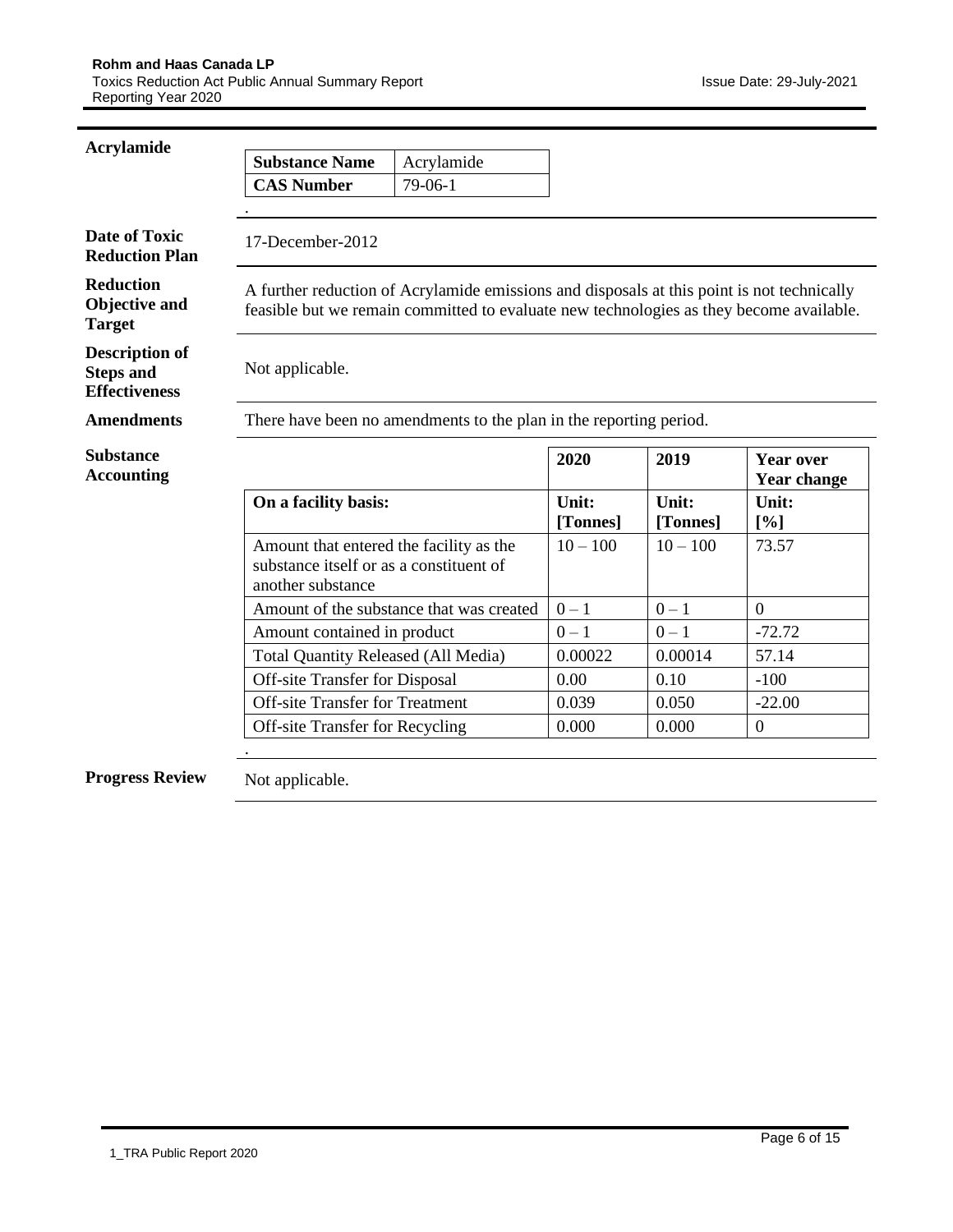| <b>Ammonia</b>                                                    |                                                                                                         |                                                                                                                                                                                                                                       |                   |                   |                                        |
|-------------------------------------------------------------------|---------------------------------------------------------------------------------------------------------|---------------------------------------------------------------------------------------------------------------------------------------------------------------------------------------------------------------------------------------|-------------------|-------------------|----------------------------------------|
|                                                                   | <b>Substance Name</b>                                                                                   | Ammonia (total)                                                                                                                                                                                                                       |                   |                   |                                        |
|                                                                   | <b>CAS Number</b>                                                                                       | no single CAS RN applies to                                                                                                                                                                                                           |                   |                   |                                        |
|                                                                   |                                                                                                         | this substance                                                                                                                                                                                                                        |                   |                   |                                        |
|                                                                   |                                                                                                         |                                                                                                                                                                                                                                       |                   |                   |                                        |
| <b>Date of Toxic</b><br><b>Reduction Plan</b>                     | 18-December-2013                                                                                        |                                                                                                                                                                                                                                       |                   |                   |                                        |
| <b>Reduction</b><br><b>Objective and</b><br><b>Target</b>         |                                                                                                         | A further reduction of Ammonia usage as well as a reduction of emissions and transfers at<br>this point is not technically or economically feasible but we remain committed to evaluate<br>new technologies as they become available. |                   |                   |                                        |
| <b>Description of</b><br><b>Steps and</b><br><b>Effectiveness</b> | Not applicable.                                                                                         |                                                                                                                                                                                                                                       |                   |                   |                                        |
| <b>Amendments</b>                                                 |                                                                                                         | There have been no amendments to the plan in the reporting period.                                                                                                                                                                    |                   |                   |                                        |
| <b>Substance</b><br><b>Accounting</b>                             |                                                                                                         |                                                                                                                                                                                                                                       | 2020              | 2019              | <b>Year over</b><br><b>Year change</b> |
|                                                                   | On a facility basis:                                                                                    |                                                                                                                                                                                                                                       | Unit:<br>[Tonnes] | Unit:<br>[Tonnes] | Unit:<br>[%]                           |
|                                                                   | Amount that entered the facility as the<br>substance itself or as a constituent of<br>another substance |                                                                                                                                                                                                                                       | $100 - 1000$      | $100 - 1000$      | 0.47                                   |
|                                                                   |                                                                                                         | Amount of the substance that was created                                                                                                                                                                                              | $0 - 1$           | $0 - 1$           | $\overline{0}$                         |
|                                                                   | Amount contained in product                                                                             |                                                                                                                                                                                                                                       | $100 - 1000$      | $100 - 1000$      | 1.39                                   |
|                                                                   | <b>Total Quantity Released (All Media)</b>                                                              |                                                                                                                                                                                                                                       | 2.176             | 2.051             | 6.09                                   |
|                                                                   | <b>Off-site Transfer for Disposal</b>                                                                   |                                                                                                                                                                                                                                       | 0.000             | 0.000             | $\overline{0}$                         |
|                                                                   | <b>Off-site Transfer for Treatment</b>                                                                  |                                                                                                                                                                                                                                       | 1.086             | 0.995             | 9.15                                   |
|                                                                   | Off-site Transfer for Recycling                                                                         |                                                                                                                                                                                                                                       | 0.000             | 0.000             | $\boldsymbol{0}$                       |
|                                                                   |                                                                                                         |                                                                                                                                                                                                                                       |                   |                   |                                        |

**Progress Review** Not applicable.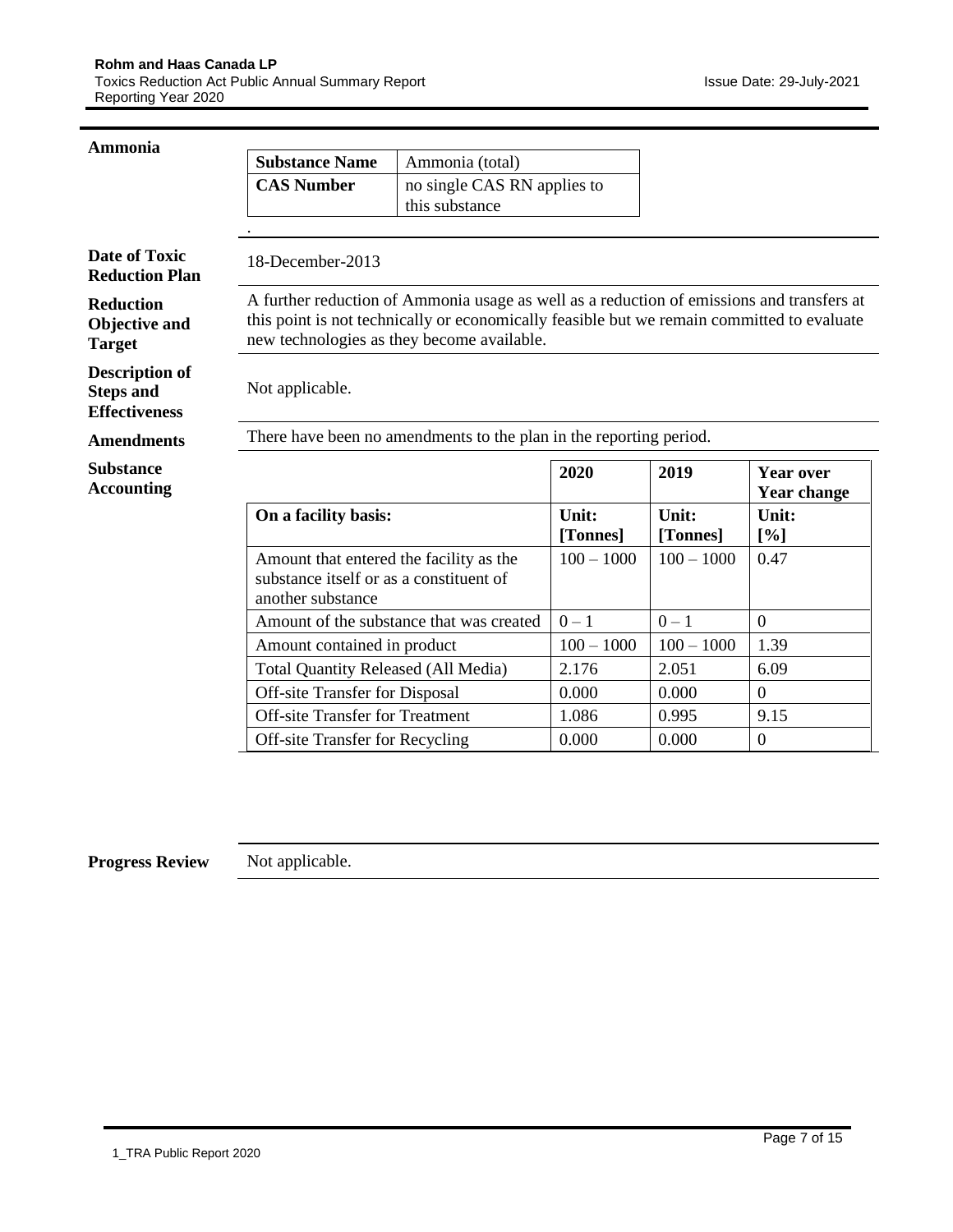| <b>Butyl</b> acrylate                                             |                                                                                                         |                                                                                             |                       |                       |                                        |
|-------------------------------------------------------------------|---------------------------------------------------------------------------------------------------------|---------------------------------------------------------------------------------------------|-----------------------|-----------------------|----------------------------------------|
|                                                                   | <b>Substance Name</b>                                                                                   | Butyl acrylate                                                                              |                       |                       |                                        |
|                                                                   | <b>CAS Number</b>                                                                                       | 141-32-2                                                                                    |                       |                       |                                        |
|                                                                   |                                                                                                         |                                                                                             |                       |                       |                                        |
| <b>Date of Toxic</b><br><b>Reduction Plan</b>                     | 18-December-2013                                                                                        |                                                                                             |                       |                       |                                        |
| <b>Reduction</b><br><b>Objective and</b><br><b>Target</b>         | disposal is not targeted at this point.                                                                 | A reduction of the use of Butyl acrylate, as well as a reduction of emissions, transfer and |                       |                       |                                        |
| <b>Description of</b><br><b>Steps and</b><br><b>Effectiveness</b> | Not applicable.                                                                                         |                                                                                             |                       |                       |                                        |
| <b>Amendments</b>                                                 |                                                                                                         | There have been no amendments to the plan in the reporting period.                          |                       |                       |                                        |
| <b>Substance</b><br><b>Accounting</b>                             |                                                                                                         |                                                                                             | 2020                  | 2018                  | <b>Year over</b><br><b>Year change</b> |
|                                                                   | On a facility basis:                                                                                    |                                                                                             | Unit:<br>[Tonnes]     | Unit:<br>[Tonnes]     | Unit:<br>[%]                           |
|                                                                   | Amount that entered the facility as the<br>substance itself or as a constituent of<br>another substance |                                                                                             | $10,000 -$<br>100,000 | $10,000 -$<br>100,000 | 5.12                                   |
|                                                                   |                                                                                                         | Amount of the substance that was created                                                    | $0 - 1$               | $0 - 1$               | $\theta$                               |
|                                                                   | Amount contained in product                                                                             |                                                                                             | $1 - 10$              | $1 - 10$              | 12.52                                  |
|                                                                   | <b>Total Quantity Released (All Media)</b>                                                              |                                                                                             | 0.305                 | 0.285                 | 7.02                                   |
|                                                                   | <b>Off-site Transfer for Disposal</b>                                                                   |                                                                                             | 0.000                 | 0.000                 | $\theta$                               |
|                                                                   | <b>Off-site Transfer for Treatment</b>                                                                  |                                                                                             | 0.0136                | 0.0142                | $-4.22$                                |
|                                                                   | <b>Off-site Transfer for Recycling</b>                                                                  |                                                                                             | 0.000                 | 0.000                 | $\theta$                               |
|                                                                   |                                                                                                         |                                                                                             |                       |                       |                                        |
| <b>Progress Review</b>                                            | Not applicable.                                                                                         |                                                                                             |                       |                       |                                        |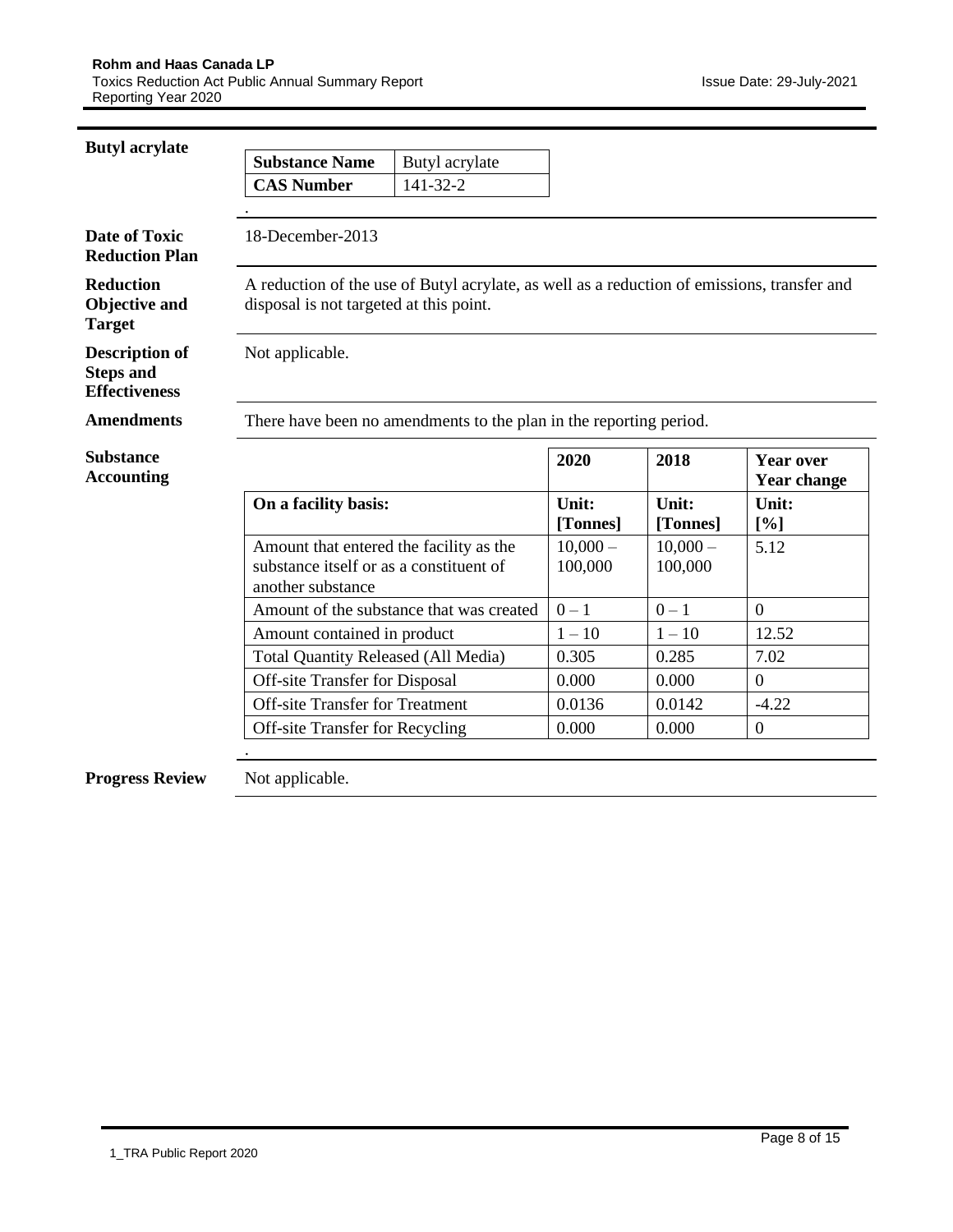| <b>Ethyl acrylate</b>                                             |                                                                                                         |                                                                                             |                    |                    |                                        |
|-------------------------------------------------------------------|---------------------------------------------------------------------------------------------------------|---------------------------------------------------------------------------------------------|--------------------|--------------------|----------------------------------------|
|                                                                   | <b>Substance Name</b>                                                                                   | Ethyl acrylate                                                                              |                    |                    |                                        |
|                                                                   | <b>CAS Number</b>                                                                                       | 140-88-5                                                                                    |                    |                    |                                        |
|                                                                   |                                                                                                         |                                                                                             |                    |                    |                                        |
| <b>Date of Toxic</b><br><b>Reduction Plan</b>                     | 18-December-2013                                                                                        |                                                                                             |                    |                    |                                        |
| <b>Reduction</b><br><b>Objective and</b><br><b>Target</b>         | disposal is not targeted at this point.                                                                 | A reduction of the use of Ethyl acrylate, as well as a reduction of emissions, transfer and |                    |                    |                                        |
| <b>Description of</b><br><b>Steps and</b><br><b>Effectiveness</b> | Not applicable.                                                                                         |                                                                                             |                    |                    |                                        |
| <b>Amendments</b>                                                 |                                                                                                         | There have been no amendments to the plan in the reporting period.                          |                    |                    |                                        |
| <b>Substance</b><br><b>Accounting</b>                             |                                                                                                         |                                                                                             | 2020               | 2019               | <b>Year over</b><br><b>Year change</b> |
|                                                                   | On a facility basis:                                                                                    |                                                                                             | Unit:<br>[Tonnes]  | Unit:<br>[Tonnes]  | Unit:<br>[%]                           |
|                                                                   | Amount that entered the facility as the<br>substance itself or as a constituent of<br>another substance |                                                                                             | $1,000-$<br>10,000 | $1,000-$<br>10,000 | 22.54                                  |
|                                                                   |                                                                                                         | Amount of the substance that was created                                                    | $0 - 1$            | $0 - 1$            | $\overline{0}$                         |
|                                                                   | Amount contained in product                                                                             |                                                                                             | $0 - 1$            | $0 - 1$            | 54.69                                  |
|                                                                   | <b>Total Quantity Released (All Media)</b>                                                              |                                                                                             | 0.056              | 0.053              | 5.66                                   |
|                                                                   | <b>Off-site Transfer for Disposal</b>                                                                   |                                                                                             | 0.000              | 0.000              | $\overline{0}$                         |
|                                                                   | <b>Off-site Transfer for Treatment</b>                                                                  |                                                                                             | 0.0048             | 0.0048             | $\boldsymbol{0}$                       |
|                                                                   | <b>Off-site Transfer for Recycling</b>                                                                  |                                                                                             | 0.000              | 0.000              | $\boldsymbol{0}$                       |
| <b>Progress Review</b>                                            | Not applicable.                                                                                         |                                                                                             |                    |                    |                                        |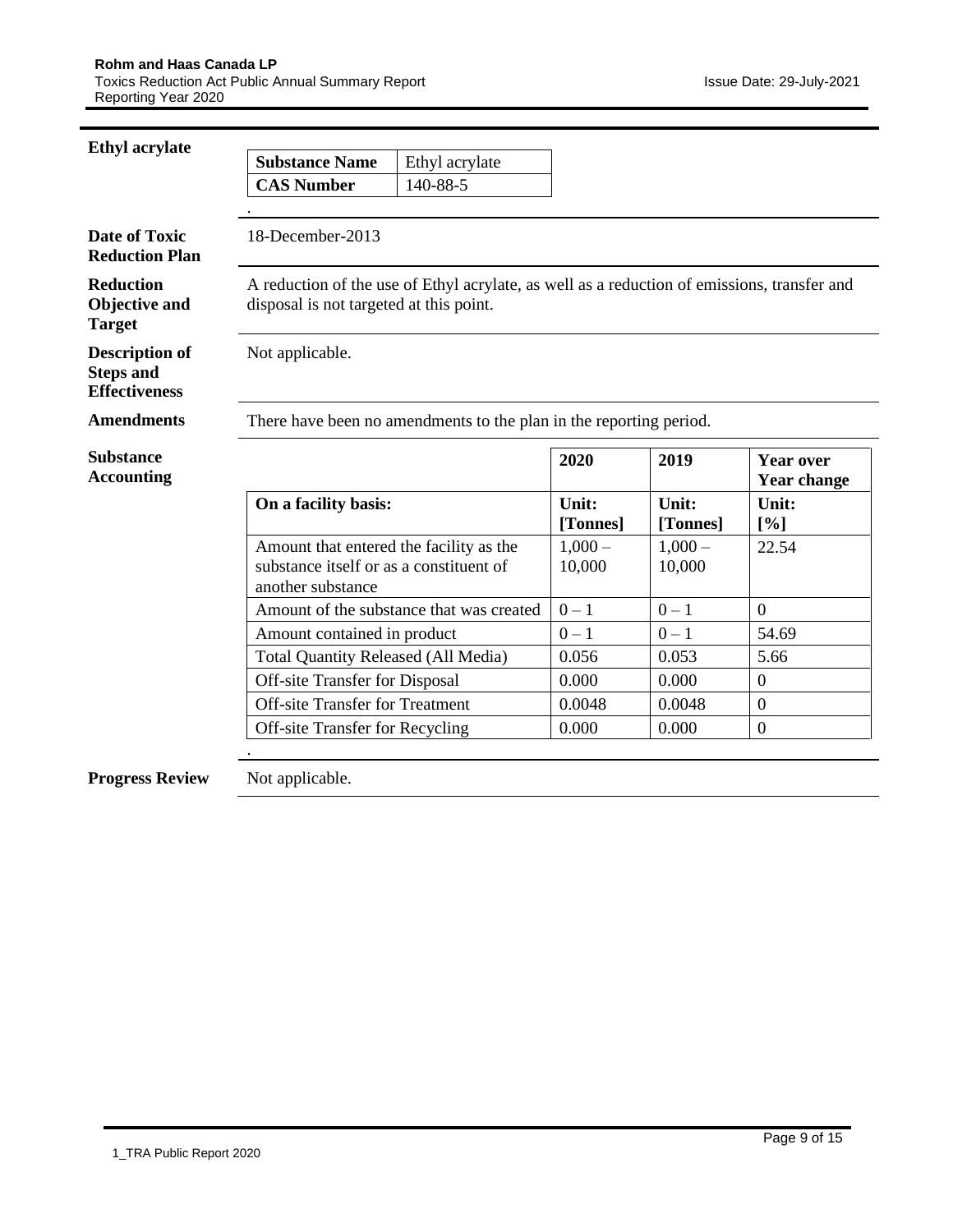| <b>Methyl</b>                                                     |                                                                                                         |                                                                                                                                             |                       |                       |                                 |
|-------------------------------------------------------------------|---------------------------------------------------------------------------------------------------------|---------------------------------------------------------------------------------------------------------------------------------------------|-----------------------|-----------------------|---------------------------------|
| methacrylate                                                      | <b>Substance Name</b>                                                                                   | Methyl methacrylate                                                                                                                         |                       |                       |                                 |
|                                                                   | <b>CAS Number</b>                                                                                       | $80 - 62 - 6$                                                                                                                               |                       |                       |                                 |
|                                                                   |                                                                                                         |                                                                                                                                             |                       |                       |                                 |
| Date of Toxic<br><b>Reduction Plan</b>                            | 18-December-2013                                                                                        |                                                                                                                                             |                       |                       |                                 |
| <b>Reduction</b><br>Objective and<br><b>Target</b>                |                                                                                                         | A reduction of the use of Methyl methacrylate, as well as a reduction of emissions,<br>transfer and disposal is not targeted at this point. |                       |                       |                                 |
| <b>Description of</b><br><b>Steps and</b><br><b>Effectiveness</b> | Not applicable.                                                                                         |                                                                                                                                             |                       |                       |                                 |
|                                                                   |                                                                                                         |                                                                                                                                             |                       |                       |                                 |
| <b>Amendments</b>                                                 |                                                                                                         | There have been no amendments to the plan in the reporting period.                                                                          |                       |                       |                                 |
| <b>Substance</b><br><b>Accounting</b>                             |                                                                                                         |                                                                                                                                             | 2020                  | 2019                  | <b>Year over</b><br>Year change |
|                                                                   | On a facility basis:                                                                                    |                                                                                                                                             | Unit:<br>[Tonnes]     | Unit:<br>[Tonnes]     | Unit:<br>[%]                    |
|                                                                   | Amount that entered the facility as the<br>substance itself or as a constituent of<br>another substance |                                                                                                                                             | $10,000 -$<br>100,000 | $10,000 -$<br>100,000 | 9.8                             |
|                                                                   |                                                                                                         | Amount of the substance that was created                                                                                                    | $0 - 1$               | $0-1$                 | $\overline{0}$                  |
|                                                                   | Amount contained in product                                                                             |                                                                                                                                             | $0 - 1$               | $0 - 1$               | 1.61                            |
|                                                                   | <b>Total Quantity Released (All Media)</b>                                                              |                                                                                                                                             | 0.119                 | 0.156                 | $-23.72$                        |
|                                                                   | <b>Off-site Transfer for Disposal</b>                                                                   |                                                                                                                                             | 0.000                 | 0.000                 | $\boldsymbol{0}$                |
|                                                                   | <b>Off-site Transfer for Treatment</b>                                                                  |                                                                                                                                             | 0.01                  | 0.01                  | $\boldsymbol{0}$                |

## **Progress Review** Not applicable.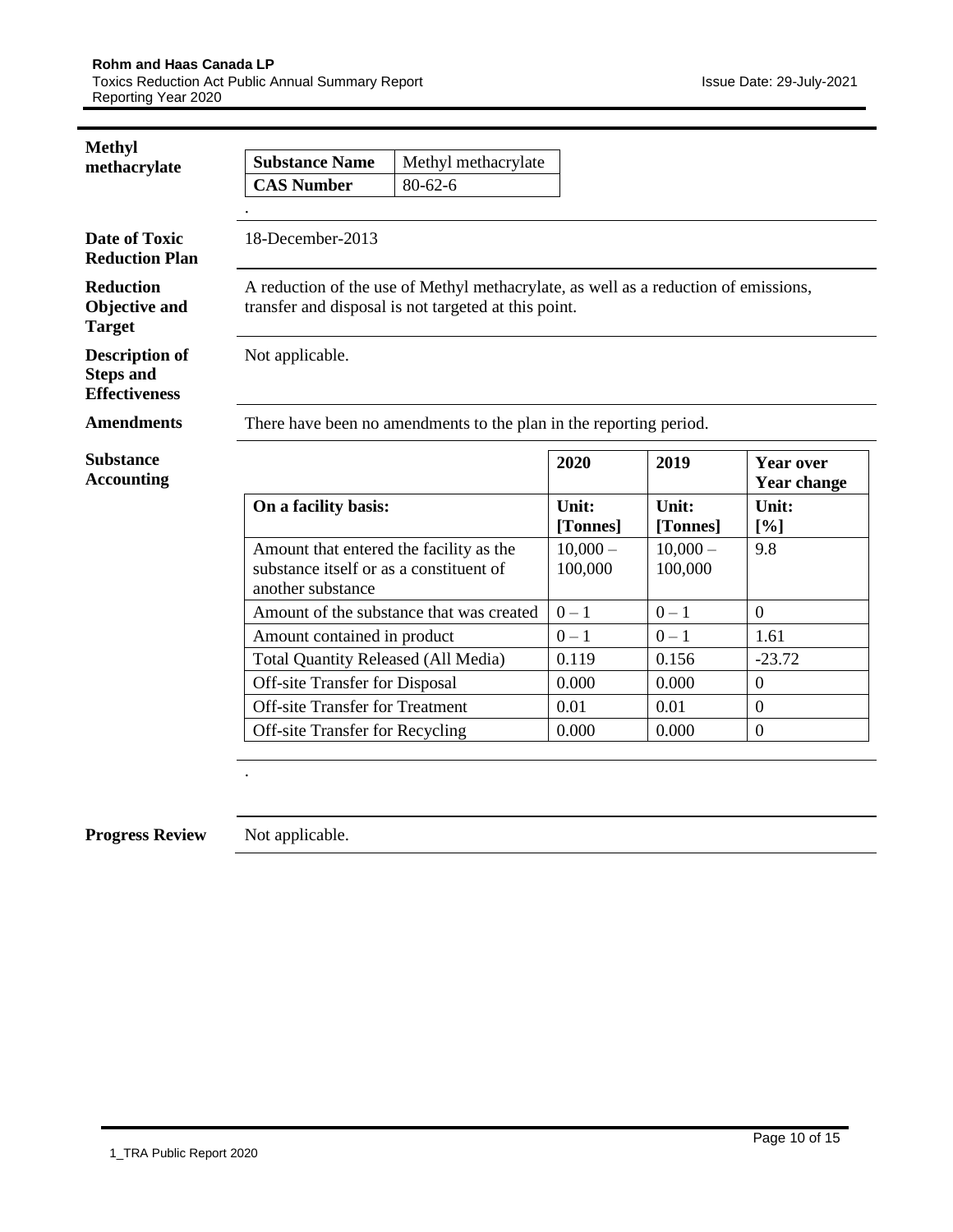| <b>Methylol</b>                                                   |                                                                                                         |                                                                                                                                              |                   |                   |                                        |  |  |
|-------------------------------------------------------------------|---------------------------------------------------------------------------------------------------------|----------------------------------------------------------------------------------------------------------------------------------------------|-------------------|-------------------|----------------------------------------|--|--|
| acrylamide                                                        | <b>Substance Name</b>                                                                                   | N-Methylolacrylamide                                                                                                                         |                   |                   |                                        |  |  |
|                                                                   | <b>CAS Number</b><br>924-42-5                                                                           |                                                                                                                                              |                   |                   |                                        |  |  |
|                                                                   |                                                                                                         |                                                                                                                                              |                   |                   |                                        |  |  |
| <b>Date of Toxic</b><br><b>Reduction Plan</b>                     | 18-December-2013                                                                                        |                                                                                                                                              |                   |                   |                                        |  |  |
| <b>Reduction</b><br><b>Objective and</b><br><b>Target</b>         |                                                                                                         | A reduction of the use of n-Methylolacrylamide, as well as a reduction of emissions,<br>transfer and disposal is not targeted at this point. |                   |                   |                                        |  |  |
| <b>Description of</b><br><b>Steps and</b><br><b>Effectiveness</b> | Not applicable.                                                                                         |                                                                                                                                              |                   |                   |                                        |  |  |
| <b>Amendments</b>                                                 |                                                                                                         | There have been no amendments to the plan in the reporting period.                                                                           |                   |                   |                                        |  |  |
| <b>Substance</b><br><b>Accounting</b>                             |                                                                                                         |                                                                                                                                              | 2020              | 2019              | <b>Year over</b><br><b>Year change</b> |  |  |
|                                                                   | On a facility basis:                                                                                    |                                                                                                                                              | Unit:<br>[Tonnes] | Unit:<br>[Tonnes] | Unit:<br>[%]                           |  |  |
|                                                                   | Amount that entered the facility as the<br>substance itself or as a constituent of<br>another substance |                                                                                                                                              | $10 - 100$        | $10 - 100$        | 70.75                                  |  |  |
|                                                                   |                                                                                                         | Amount of the substance that was created                                                                                                     | $0-1$             | $0-1$             | $\boldsymbol{0}$                       |  |  |
|                                                                   | Amount contained in product                                                                             |                                                                                                                                              | $0 - 1$           | $0 - 1$           | 84.21                                  |  |  |
|                                                                   | <b>Total Quantity Released (All Media)</b>                                                              |                                                                                                                                              | 0.000             | 0.000             | $\mathbf{0}$                           |  |  |
|                                                                   | Off-site Transfer for Disposal                                                                          |                                                                                                                                              | 0.000             | 0.000             | $\overline{0}$                         |  |  |
|                                                                   | <b>Off-site Transfer for Treatment</b>                                                                  |                                                                                                                                              | 0.000             | 0.000             | $\overline{0}$                         |  |  |
|                                                                   | Off-site Transfer for Recycling                                                                         |                                                                                                                                              | 0.000             | 0.000             | $\mathbf{0}$                           |  |  |
| <b>Progress Review</b>                                            | Not applicable.                                                                                         |                                                                                                                                              |                   |                   |                                        |  |  |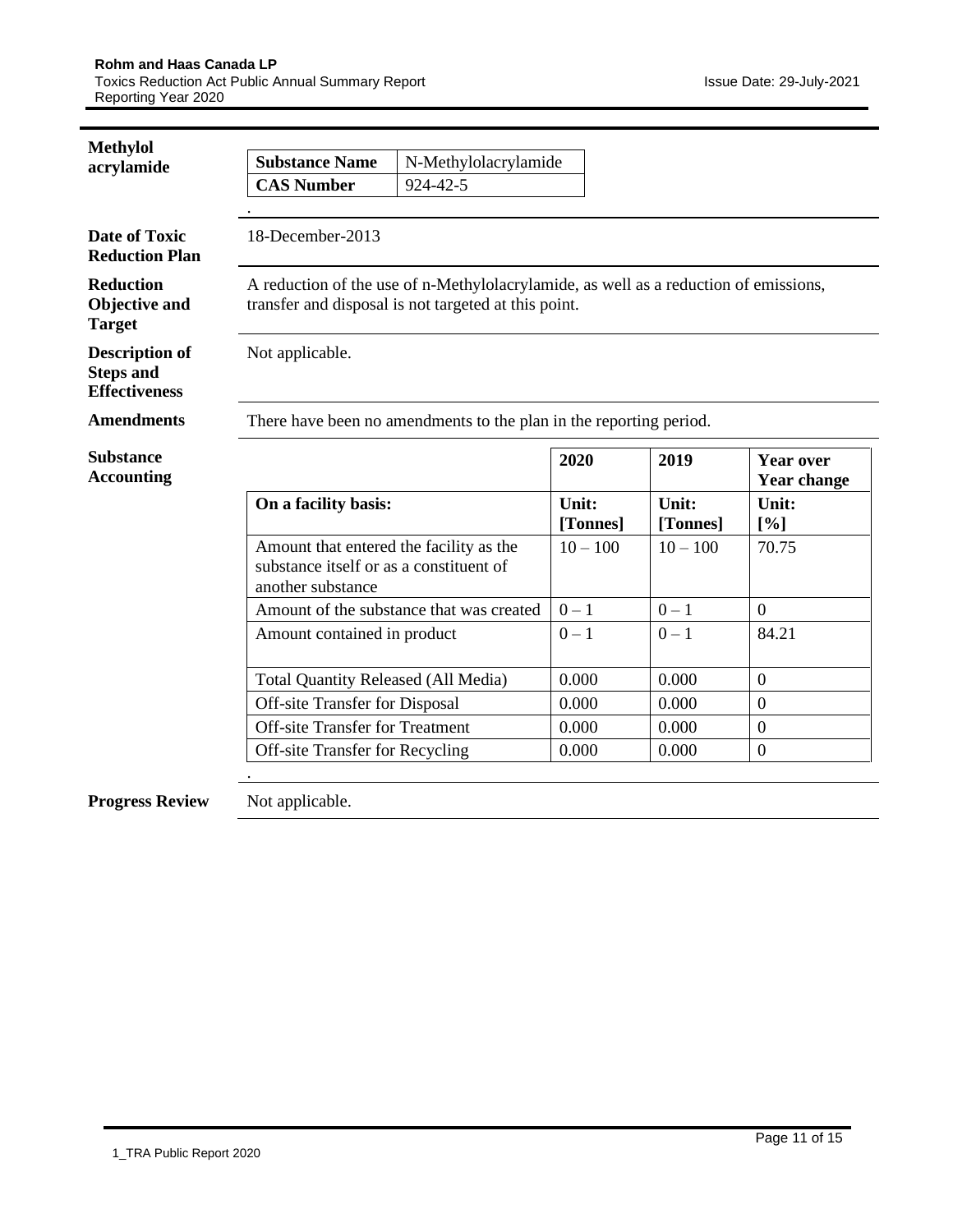| Octylphenol and                                                   |                                                                                                         |                                                                                                                                                         |                   |                   |                                        |
|-------------------------------------------------------------------|---------------------------------------------------------------------------------------------------------|---------------------------------------------------------------------------------------------------------------------------------------------------------|-------------------|-------------------|----------------------------------------|
| its ethoxylates                                                   | <b>Substance Name</b>                                                                                   | Octylphenol and its ethoxylates                                                                                                                         |                   |                   |                                        |
|                                                                   | <b>CAS Number</b>                                                                                       | no single CAS RN applies to                                                                                                                             |                   |                   |                                        |
|                                                                   |                                                                                                         | this substance                                                                                                                                          |                   |                   |                                        |
|                                                                   |                                                                                                         |                                                                                                                                                         |                   |                   |                                        |
| <b>Date of Toxic</b><br><b>Reduction Plan</b>                     | 18-December-2013                                                                                        |                                                                                                                                                         |                   |                   |                                        |
| <b>Reduction</b><br><b>Objective and</b><br><b>Target</b>         |                                                                                                         | A reduction of the use of Octylphenol and its ethoxylates, as well as a reduction of<br>emissions, transfer and disposal is not targeted at this point. |                   |                   |                                        |
| <b>Description of</b><br><b>Steps and</b><br><b>Effectiveness</b> | Not applicable.                                                                                         |                                                                                                                                                         |                   |                   |                                        |
| <b>Amendments</b>                                                 |                                                                                                         | There have been no amendments to the plan in the reporting period.                                                                                      |                   |                   |                                        |
|                                                                   |                                                                                                         |                                                                                                                                                         |                   |                   |                                        |
| <b>Substance</b><br><b>Accounting</b>                             |                                                                                                         |                                                                                                                                                         | 2020              | 2019              | <b>Year over</b><br><b>Year change</b> |
|                                                                   | On a facility basis:                                                                                    |                                                                                                                                                         | Unit:<br>[Tonnes] | Unit:<br>[Tonnes] | Unit:<br>[%]                           |
|                                                                   | Amount that entered the facility as the<br>substance itself or as a constituent of<br>another substance |                                                                                                                                                         | $100 - 1,000$     | $100 - 1,000$     | 72.82                                  |
|                                                                   |                                                                                                         | Amount of the substance that was created                                                                                                                | $0 - 1$           | $0 - 1$           | $\overline{0}$                         |
|                                                                   | Amount contained in product                                                                             |                                                                                                                                                         | $100 - 1,000$     | $100 - 1,000$     | 75.02                                  |
|                                                                   | <b>Total Quantity Released (All Media)</b>                                                              |                                                                                                                                                         | 0.000             | 0.000             | $\overline{0}$                         |
|                                                                   | <b>Off-site Transfer for Disposal</b>                                                                   |                                                                                                                                                         | 0.000             | 0.000             | $\overline{0}$                         |
|                                                                   | <b>Off-site Transfer for Treatment</b>                                                                  |                                                                                                                                                         | 0.0058            | 0.0021            | 176.19                                 |
|                                                                   | <b>Off-site Transfer for Recycling</b>                                                                  |                                                                                                                                                         | 0.000             | 0.000             | $\Omega$                               |
|                                                                   |                                                                                                         |                                                                                                                                                         |                   |                   |                                        |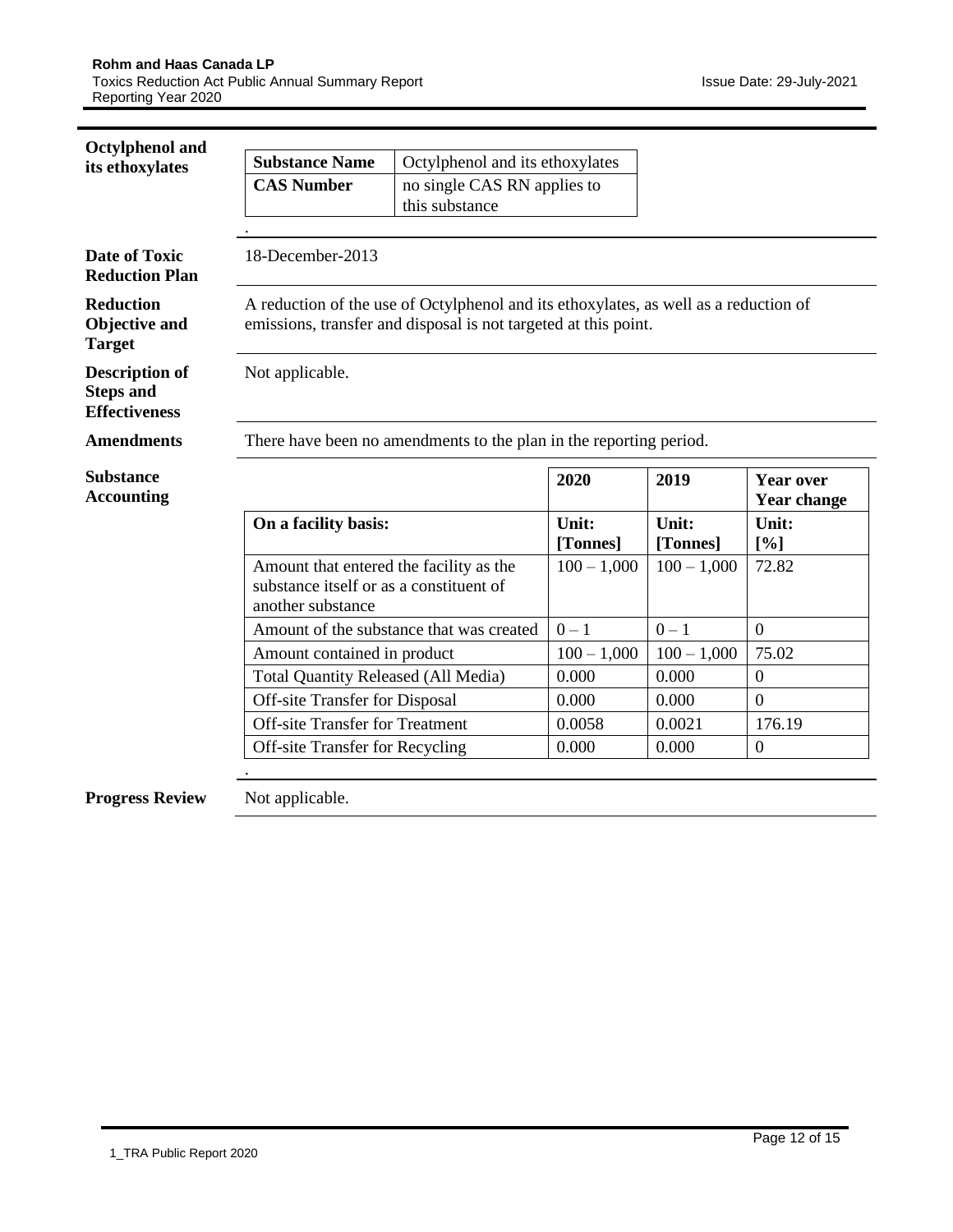| <b>Styrene</b>                                                    |                                                                                                         |                                                                                               |                    |                    |                                        |
|-------------------------------------------------------------------|---------------------------------------------------------------------------------------------------------|-----------------------------------------------------------------------------------------------|--------------------|--------------------|----------------------------------------|
|                                                                   | <b>Substance Name</b>                                                                                   | Styrene                                                                                       |                    |                    |                                        |
|                                                                   | <b>CAS Number</b>                                                                                       | $100-42-5$                                                                                    |                    |                    |                                        |
|                                                                   |                                                                                                         |                                                                                               |                    |                    |                                        |
| <b>Date of Toxic</b><br><b>Reduction Plan</b>                     | 18-December-2013                                                                                        |                                                                                               |                    |                    |                                        |
| <b>Reduction</b><br><b>Objective and</b><br><b>Target</b>         | is not targeted at this point.                                                                          | A reduction of the use of Styrene, as well as a reduction of emissions, transfer and disposal |                    |                    |                                        |
| <b>Description of</b><br><b>Steps and</b><br><b>Effectiveness</b> | Not applicable.                                                                                         |                                                                                               |                    |                    |                                        |
| <b>Amendments</b>                                                 |                                                                                                         | There have been no amendments to the plan in the reporting period.                            |                    |                    |                                        |
| <b>Substance</b><br><b>Accounting</b>                             |                                                                                                         |                                                                                               | 2020               | 2019               | <b>Year over</b><br><b>Year change</b> |
|                                                                   | On a facility basis:                                                                                    |                                                                                               | Unit:<br>[Tonnes]  | Unit:<br>[Tonnes]  | Unit:<br>[%]                           |
|                                                                   | Amount that entered the facility as the<br>substance itself or as a constituent of<br>another substance |                                                                                               | $1,000-$<br>10,000 | $1,000-$<br>10,000 | $-9.33$                                |
|                                                                   |                                                                                                         | Amount of the substance that was created                                                      | $0 - 1$            | $0 - 1$            | $\overline{0}$                         |
|                                                                   | Amount contained in product                                                                             |                                                                                               | $0 - 1$            | $0 - 1$            | $-8.85$                                |
|                                                                   | <b>Total Quantity Released (All Media)</b>                                                              |                                                                                               | 1.611              | 1.932              | $-16.61$                               |
|                                                                   | <b>Off-site Transfer for Disposal</b>                                                                   |                                                                                               | 0.000              | 0.000              | $\boldsymbol{0}$                       |
|                                                                   | <b>Off-site Transfer for Treatment</b>                                                                  |                                                                                               | 0.047              | 0.050              | $-6.00$                                |
|                                                                   | Off-site Transfer for Recycling                                                                         |                                                                                               | 0.000              | 0.000              | $\boldsymbol{0}$                       |
|                                                                   |                                                                                                         |                                                                                               |                    |                    |                                        |
| <b>Progress Review</b>                                            | Not applicable.                                                                                         |                                                                                               |                    |                    |                                        |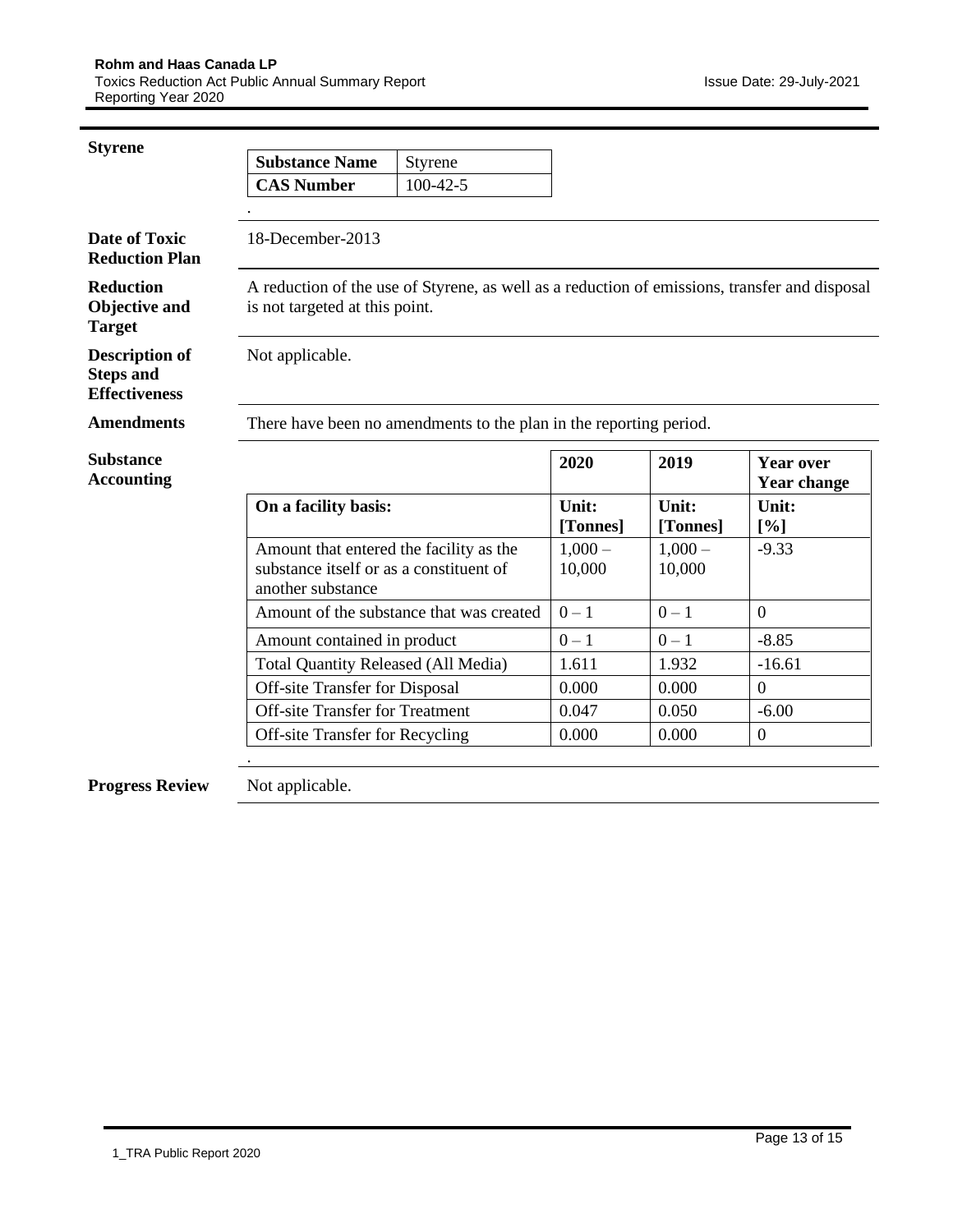| <b>Sulfuric acid</b>                               | <b>Substance Name</b>                                                                                   | Sulfuric acid                                                                                                                                                                                                                                                                                                                                                   |                   |                   |                                        |
|----------------------------------------------------|---------------------------------------------------------------------------------------------------------|-----------------------------------------------------------------------------------------------------------------------------------------------------------------------------------------------------------------------------------------------------------------------------------------------------------------------------------------------------------------|-------------------|-------------------|----------------------------------------|
|                                                    | <b>CAS Number</b>                                                                                       | 7664-93-9                                                                                                                                                                                                                                                                                                                                                       |                   |                   |                                        |
|                                                    |                                                                                                         |                                                                                                                                                                                                                                                                                                                                                                 |                   |                   |                                        |
| <b>Date of Toxic</b><br><b>Reduction Plan</b>      | 18-December-2012                                                                                        |                                                                                                                                                                                                                                                                                                                                                                 |                   |                   |                                        |
| <b>Reduction</b><br>Objective and<br><b>Target</b> |                                                                                                         | Through our commitment to Responsible Care ®, Rohm and Haas Canada LP is<br>committed to continuously improve our operations. We intent to reduce Sulfuric Acid<br>usage by improving utility usage of our process.                                                                                                                                             |                   |                   |                                        |
|                                                    |                                                                                                         | We are targeting a reduction of 1,800 kg of Sulfuric Acid by reducing the amount of<br>deionized water used in the manufacturing process                                                                                                                                                                                                                        |                   |                   |                                        |
| <b>Description of</b>                              | Activity: Reduce deionized water usage.                                                                 |                                                                                                                                                                                                                                                                                                                                                                 |                   |                   |                                        |
| <b>Steps and</b><br><b>Effectiveness</b>           |                                                                                                         | New backflow prevention requirements, mandating additional protection layers to<br>maximize drinking water protection forced the proposed modification to be re-evaluated.                                                                                                                                                                                      |                   |                   |                                        |
| <b>Amendments</b>                                  | project is no longer economically feasible.                                                             | The project was re-evaluated considering the increased protection layers required to meet<br>the company back-flow prevention standard to maximize drinking water protection. The                                                                                                                                                                               |                   |                   |                                        |
| <b>Substance</b><br><b>Accounting</b>              |                                                                                                         |                                                                                                                                                                                                                                                                                                                                                                 | 2020              | 2019              | <b>Year over</b><br><b>Year change</b> |
|                                                    | On a facility basis:                                                                                    |                                                                                                                                                                                                                                                                                                                                                                 | Unit:<br>[Tonnes] | Unit:<br>[Tonnes] | Unit:<br>[%]                           |
|                                                    | Amount that entered the facility as the<br>substance itself or as a constituent of<br>another substance |                                                                                                                                                                                                                                                                                                                                                                 | $10 - 100$        | $10 - 100$        | 2.27                                   |
|                                                    |                                                                                                         | Amount of the substance that was created                                                                                                                                                                                                                                                                                                                        | $0-1$             | $0-1$             | $\mathbf{0}$                           |
|                                                    | Amount contained in product                                                                             |                                                                                                                                                                                                                                                                                                                                                                 | $0 - 1$           | $0 - 1$           | $\overline{0}$                         |
|                                                    | <b>Total Quantity Released (All Media)</b>                                                              |                                                                                                                                                                                                                                                                                                                                                                 | 0.0004            | 0.0004            | $\mathbf{0}$                           |
|                                                    | <b>Off-site Transfer for Disposal</b>                                                                   |                                                                                                                                                                                                                                                                                                                                                                 | 0.000             | 0.000             | $\overline{0}$                         |
|                                                    | Off-site Transfer for Treatment                                                                         |                                                                                                                                                                                                                                                                                                                                                                 | 0.000             | 0.000             | $\boldsymbol{0}$                       |
|                                                    | <b>Off-site Transfer for Recycling</b>                                                                  |                                                                                                                                                                                                                                                                                                                                                                 | 0.000             | 0.000             | $\overline{0}$                         |
| <b>Progress Review</b>                             |                                                                                                         | The plan targeted the engineering changes to be implemented in 2014. A re-evaluation in<br>2017, after new backflow prevention requirements to maximize drinking water protection<br>were mandated in 2016, determined that this project is no longer economically feasible.<br>This has no impact on the quantity of emissions of Sulfuric acid from the site. |                   |                   |                                        |